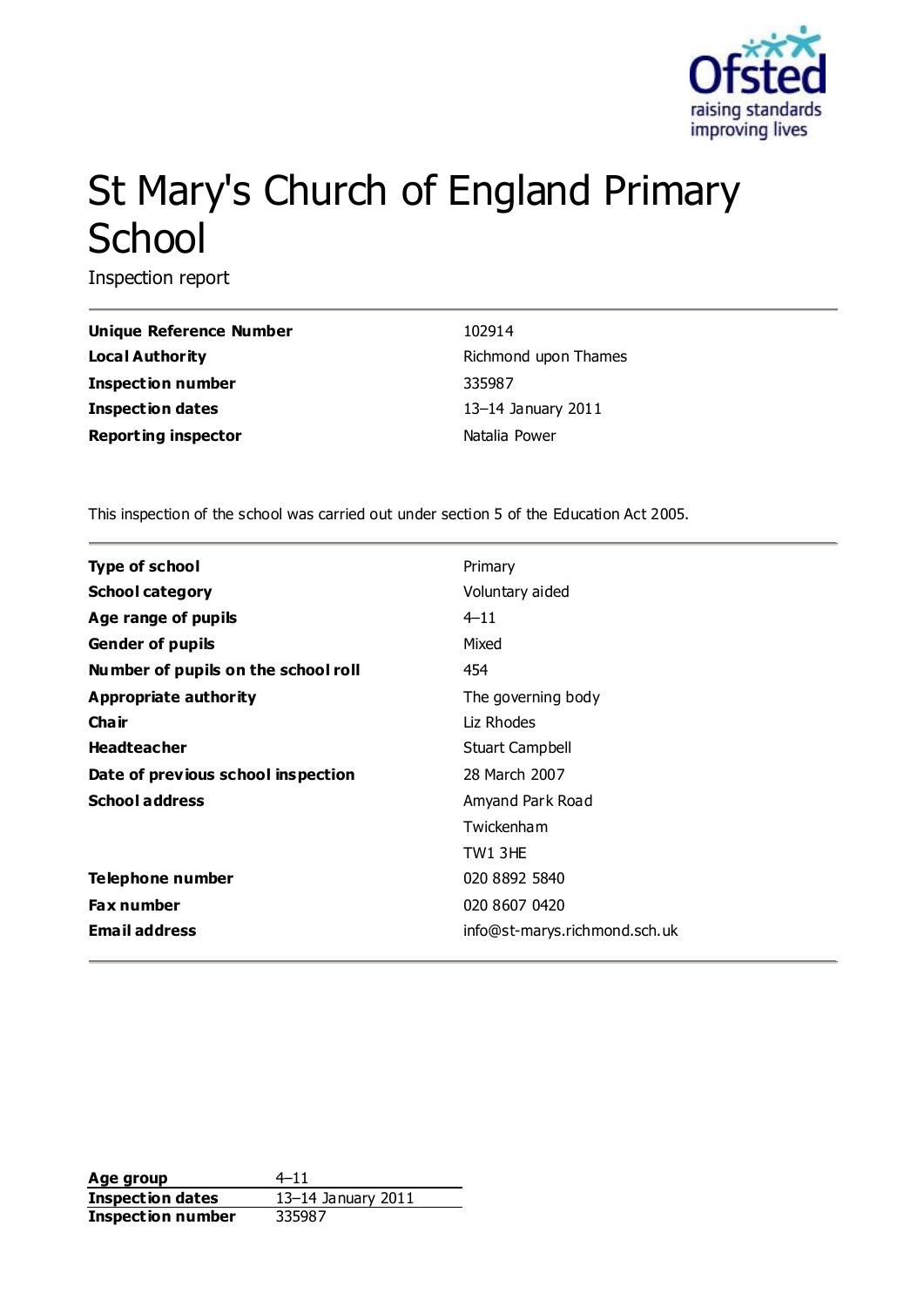The Office for Standards in Education, Children's Services and Skills (Ofsted) regulates and inspects to achieve excellence in the care of children and young people, and in education and skills for learners of all ages. It regulates and inspects childcare and children's social care, and inspects the Children and Family Court Advisory Support Service (Cafcass), schools, colleges, initial teacher training, work-based learning and skills training, adult and community learning, and education and training in prisons and other secure establishments. It assesses council children's services, and inspects services for looked after children, safeguarding and child protection.

Further copies of this report are obtainable from the school. Under the Education Act 2005, the school must provide a copy of this report free of charge to certain categories of people. A charge not exceeding the full cost of reproduction may be made for any other copies supplied.

If you would like a copy of this document in a different format, such as large print or Braille, please telephone 0300 123 4234, or email **[enquiries@ofsted.gov.uk](mailto:enquiries@ofsted.gov.uk)**.

You may copy all or parts of this document for non-commercial educational purposes, as long as you give details of the source and date of publication and do not alter the documentation in any way.

To receive regular email alerts about new publications, including survey reports and school inspection reports, please visit our website and go to 'Subscribe'.

Royal Exchange Buildings St Ann's Square Manchester M2 7LA T: 0300 123 4234 Textphone: 0161 618 8524 E: **[enquiries@ofsted.gov.uk](mailto:enquiries@ofsted.gov.uk)**

W: **[www.ofsted.gov.uk](http://www.ofsted.gov.uk/)**

© Crown copyright 2011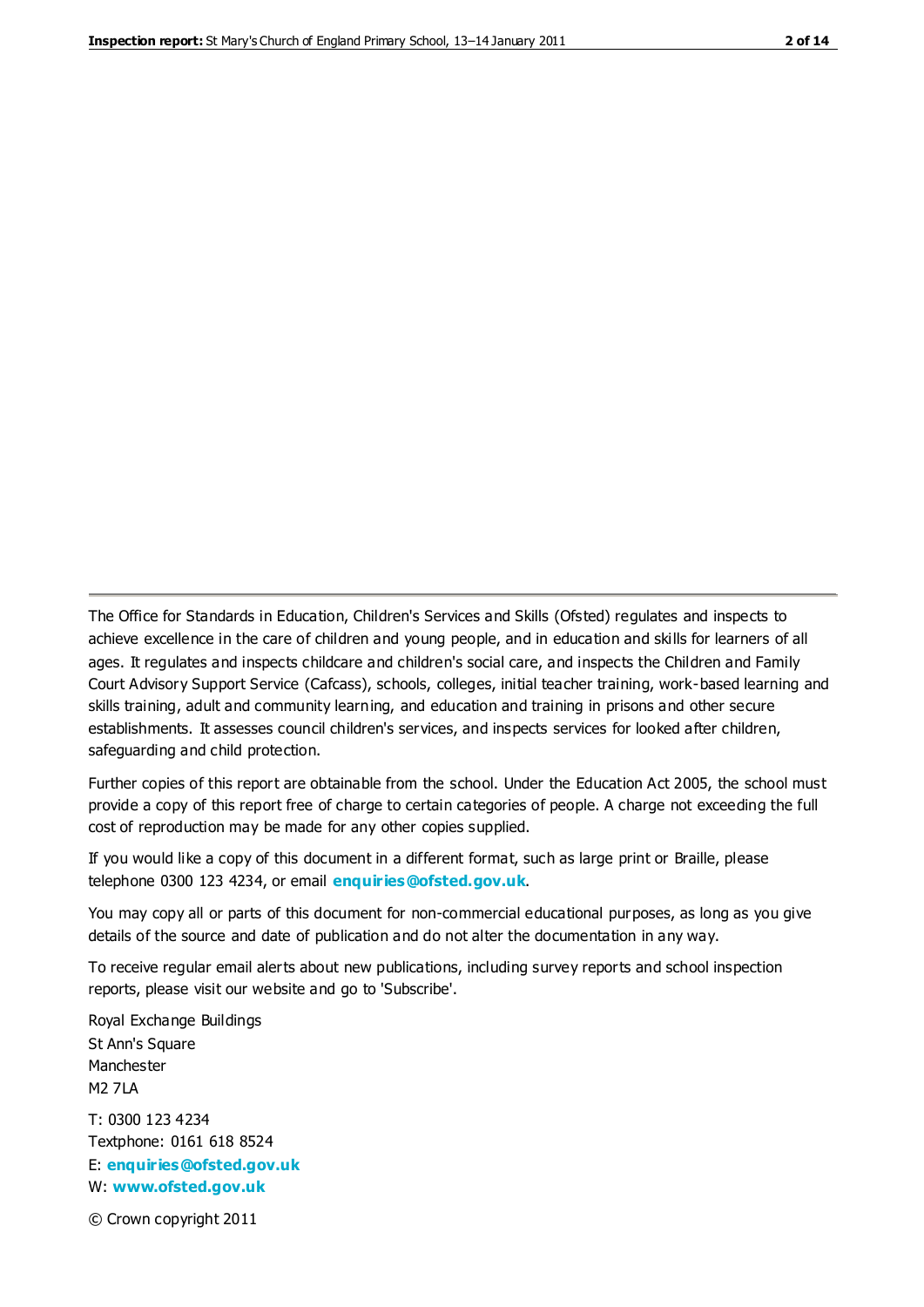# **Introduction**

This inspection was carried out by four additional inspectors. The inspectors observed 36 lessons taught by 18 different teachers and talked to parents and carers, members of the governing body, staff and pupils. They observed the school's work, and looked in particular at its self-evaluation documents and plans for improvement, the data collected on pupils' progress, safeguarding information and the minutes of governing body meetings. They considered the responses in 204 questionnaires that had been returned by parents and carers.

The inspection team reviewed many aspects of the school's work. It looked in detail at a number of key areas.

�

- What is the quality of the teaching, and does it meet the needs of all pupils and challenge them to do their best?
- $\blacksquare$  How extensive is pupils' understanding of community cohesion, particularly in a national context?
- How effective are the school's measures to improve attendance?

# **Information about the school**

This school is larger than average. It occupies two sites half a mile apart, one for children from Reception and Years 1 and 2, the other for pupils from Years 3 to 6. A low proportion of pupils, around one in 20, are known to be eligible for free school meals. Almost a third of pupils are from a wide range of minority ethnic backgrounds. The proportion of pupils who speak English as an additional language is lower than average, and very few are at an early stage of learning English. The proportion of pupils with statements of special educational needs is higher than average. There is a special education unit on each site, and these cater in total for up to 10 pupils from Reception to Year 6 who have language and social communication difficulties. Overall, a lower than average proportion of pupils have a range of special educational needs and/or disabilities. External providers manage the on-site Nursery, the breakfast club and after-school care, and these are subject to separate inspection.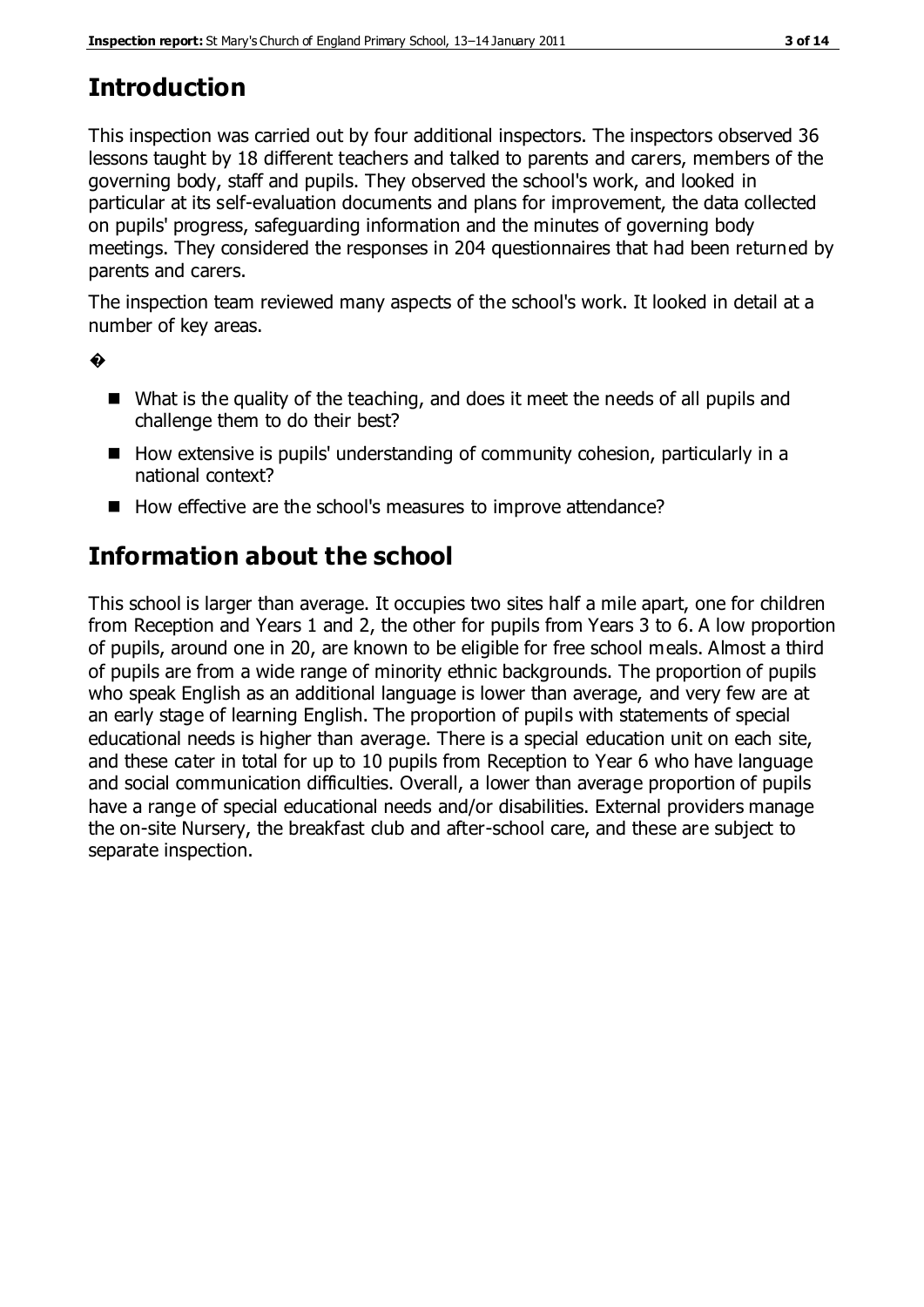# **Inspection judgements**

| Overall effectiveness: how good is the school?  | $\mathbf{1}$ |
|-------------------------------------------------|--------------|
| The school's capacity for sustained improvement |              |

### **Main findings**

- One parent's comment, 'St Mary's has a wonderful sense of community' was typical of many very positive views. This ethos is what makes the school outstanding. Adults respect the views of the pupils and, in turn, pupils respect and care for one another. The result is a happy and harmonious environment in which pupils feel confident and thrive in their learning.
- Children get off to an excellent start in the Early Years Foundation Stage. A great deal is expected even of the youngest children, and they respond with enthusiasm and enjoyment. This enthusiasm continues throughout the school and is fostered by the adults' high expectations for all the pupils.
- Leaders and managers make an outstanding contribution to improving the quality of teaching and learning, ensuring that improvement comes from self-evaluation by teachers and pupils alike. As a result, both teaching and learning have improved in quality since the last inspection, and both are exemplary.
- The curriculum is creative and stimulates pupils' imagination as well as their learning. Weekly creative afternoons enable pupils from different age groups to work with one another constructively.
- The school promotes community cohesion exceptionally well, forging extremely effective links with organisations in the local area and with schools in Britain and overseas.
- **Pupils develop outstanding personal qualities. Their behaviour is exemplary and their** eagerness to learn is a huge factor in them making outstanding progress and attaining highly, so their achievement overall is outstanding.
- Leaders and managers, in partnership with parents and carers, have been effective in improving attendance in recent years and it is now above average. Nevertheless, there is a small minority of pupils who persistently miss more school than they should, sometimes because of family holidays taken during term-time. This small group of pupils do not achieve as well as they might.
- Leaders and managers know their school well and are rigorous in their selfevaluation. They plan in meticulous detail to ensure that the pupils receive the highest quality education. Leaders and managers have met every recommendation from the last inspection. They have raised attainment in writing, especially for boys. Middle managers now form a strong team and contribute fully to school improvement. This relentless pursuit of excellence demonstrates the outstanding capacity of the school to sustain further improvement.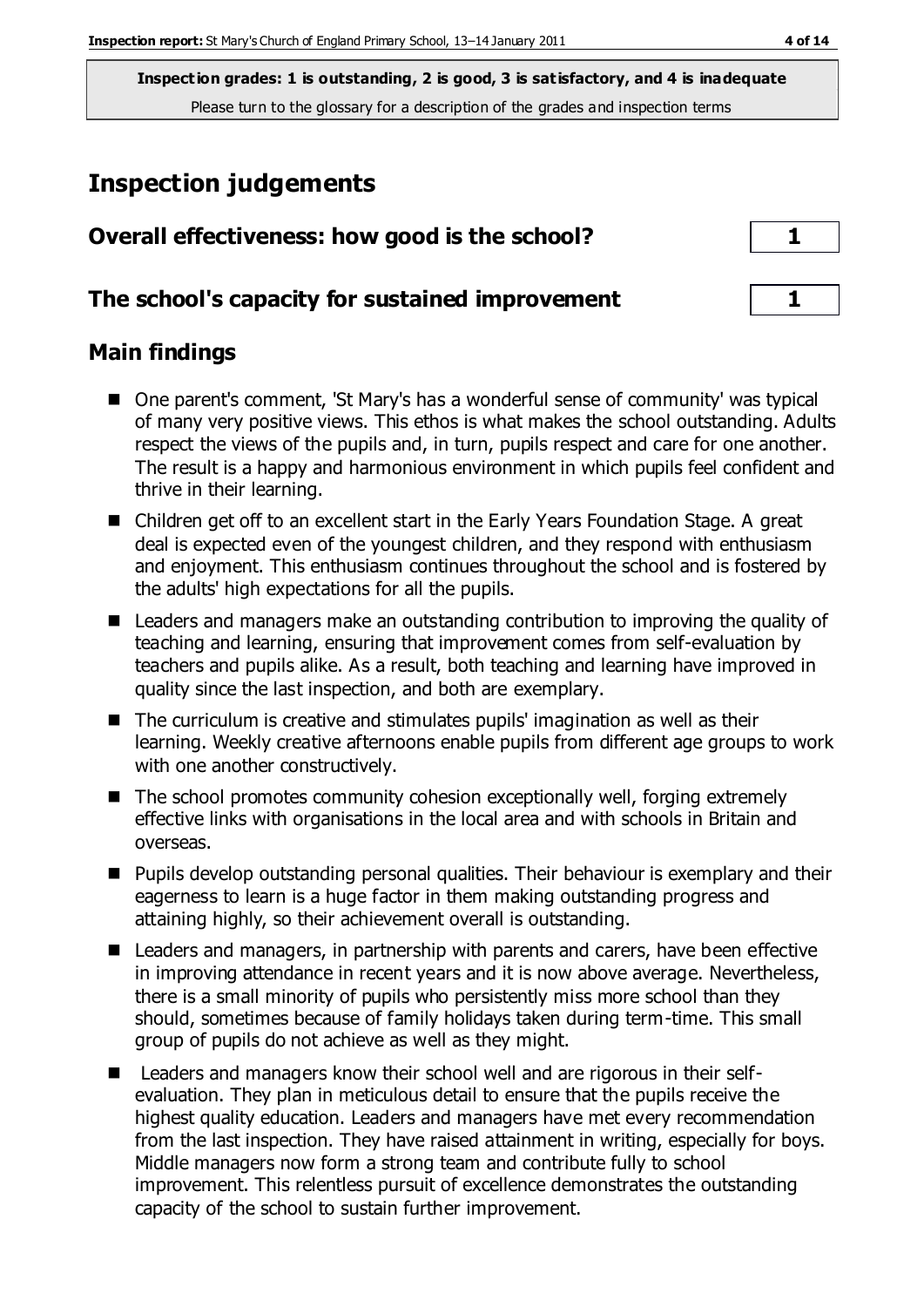### **What does the school need to do to improve further?**

 Improve the attendance of the few pupils whose current attendance patterns give cause for concern, by working more closely with their parents and carers in order to raise the achievement of these pupils.

### **Outcomes for individuals and groups of pupils 1**

Pupils greatly enjoy school and their overall achievement is outstanding. All groups of pupils, including those from minority ethnic groups, those who speak English as an additional language, and those with special educational needs and/or disabilities, thoroughly enjoy their learning and make excellent progress. Pupils with special gifts and talents are given outstanding support which engages their interest and encourages them to make excellent progress. The needs of all groups are identified early and met through highly effective support. Pupils' attainment in English and mathematics is high. The school is very skilled at removing barriers to pupils' learning. This is because, as one parent commented, 'The children's progress is due to the staff's excellent personal approach and to leadership that targets teaching to the needs of the pupils.' For example, in one fastpaced Year 4 lesson, pupils were busily engaged in changing a news report from a firstperson account to a third-person narrative. They worked in groups, cooperating in planning the steps needed. Teaching assistants worked highly effectively with pupils in need of extra support. The class teacher took a group of more-able pupils and stimulated their learning with open-ended questions which encouraged them to think for themselves at a high level. The lesson provided exciting opportunities for pupils to do their own research and discuss their findings with others. A scrutiny of pupils' work throughout the school shows that expectations are consistently high and that pupils respond to the challenge with enthusiasm. As a result, pupils perform exceptionally well in the national tests taken at the end of Year 6, especially at the higher levels.

Pupils are polite, friendly and confident. Their outstanding spiritual, moral, social and cultural development arises from the strong Christian ethos which permeates all aspects of the school and leads to all members valuing and respecting the views of others. Pupils feel completely safe in school, and fully understand the importance of taking regular exercise and eating a healthy diet. They make an excellent contribution to their own and the wider community, for example, by observing lessons and commenting on the strengths and weaknesses of their own learning. The very firm grounding pupils acquire in their personal development and acquisition of basic skills prepares them exceptionally well for the next stage of schooling.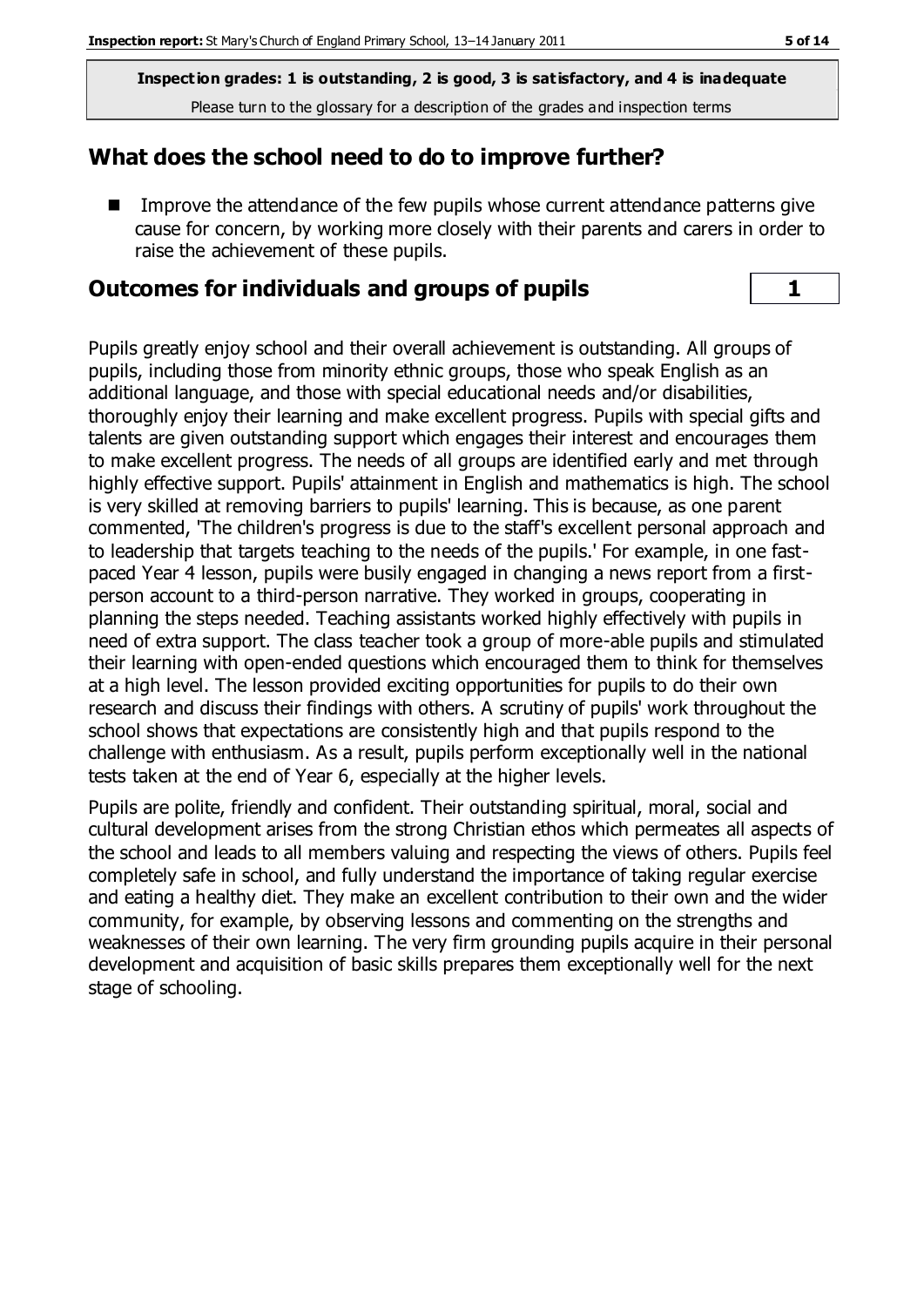**Inspection grades: 1 is outstanding, 2 is good, 3 is satisfactory, and 4 is inadequate**

Please turn to the glossary for a description of the grades and inspection terms

These are the grades for pupils' outcomes

| Pupils' achievement and the extent to which they enjoy their learning                                                     | 1             |
|---------------------------------------------------------------------------------------------------------------------------|---------------|
| Taking into account:<br>Pupils' attainment <sup>1</sup>                                                                   | 1             |
| The quality of pupils' learning and their progress                                                                        | $\mathbf{1}$  |
| The quality of learning for pupils with special educational needs and/or disabilities<br>and their progress               | 1             |
| The extent to which pupils feel safe                                                                                      | 1             |
| Pupils' behaviour                                                                                                         | 1             |
| The extent to which pupils adopt healthy lifestyles                                                                       | 1             |
| The extent to which pupils contribute to the school and wider community                                                   |               |
| The extent to which pupils develop workplace and other skills that will contribute to<br>their future economic well-being |               |
| Taking into account:<br>Pupils' attendance <sup>1</sup>                                                                   | $\mathcal{P}$ |
| The extent of pupils' spiritual, moral, social and cultural development                                                   |               |

<sup>1</sup> The grades for attainment and attendance are: 1 is high; 2 is above average; 3 is broadly average; and 4 is low

# **How effective is the provision?**

All the teaching seen was at least good and most was outstanding. One parent accurately noted that 'The staff are incredibly dedicated, talented and caring.' Lessons are meticulously planned to bring out the best in each pupil. Teachers use questioning skilfully to stimulate pupils to think for themselves, and encourage them to discuss tasks with one another, so that they are all fully engaged. As a result, the pace of learning is brisk and pupils' attention rarely flags. Pupils are given frequent opportunities to assess the quality of their work, and to decide, with the support of teachers, the next steps they need to take to improve. Teaching assistants give excellent support, enabling all pupils, whatever their aptitudes or needs, to access the full curriculum and learn exceptionally well.

Pupils receive a thorough grounding in literacy and numeracy from the balanced and creative curriculum. There is a high level of challenge, so that pupils are continually stimulated to think for themselves. Pupils look forward with excitement to the Friday creative afternoons in which they explore a breathtaking range of activities, including learning languages, sewing, road safety and learning forgotten playground games, such as 'duck, duck, goose'. It was impressive to see children from the ages of five to seven preparing for their future economic well-being by learning about money and credit cards. Pupils also enjoy the many clubs and the high quality activities provided by the school. They report that they greatly enjoy their residential trips to Beaulieu and the many trips and visits closer to home which deepen their understanding of history and the arts.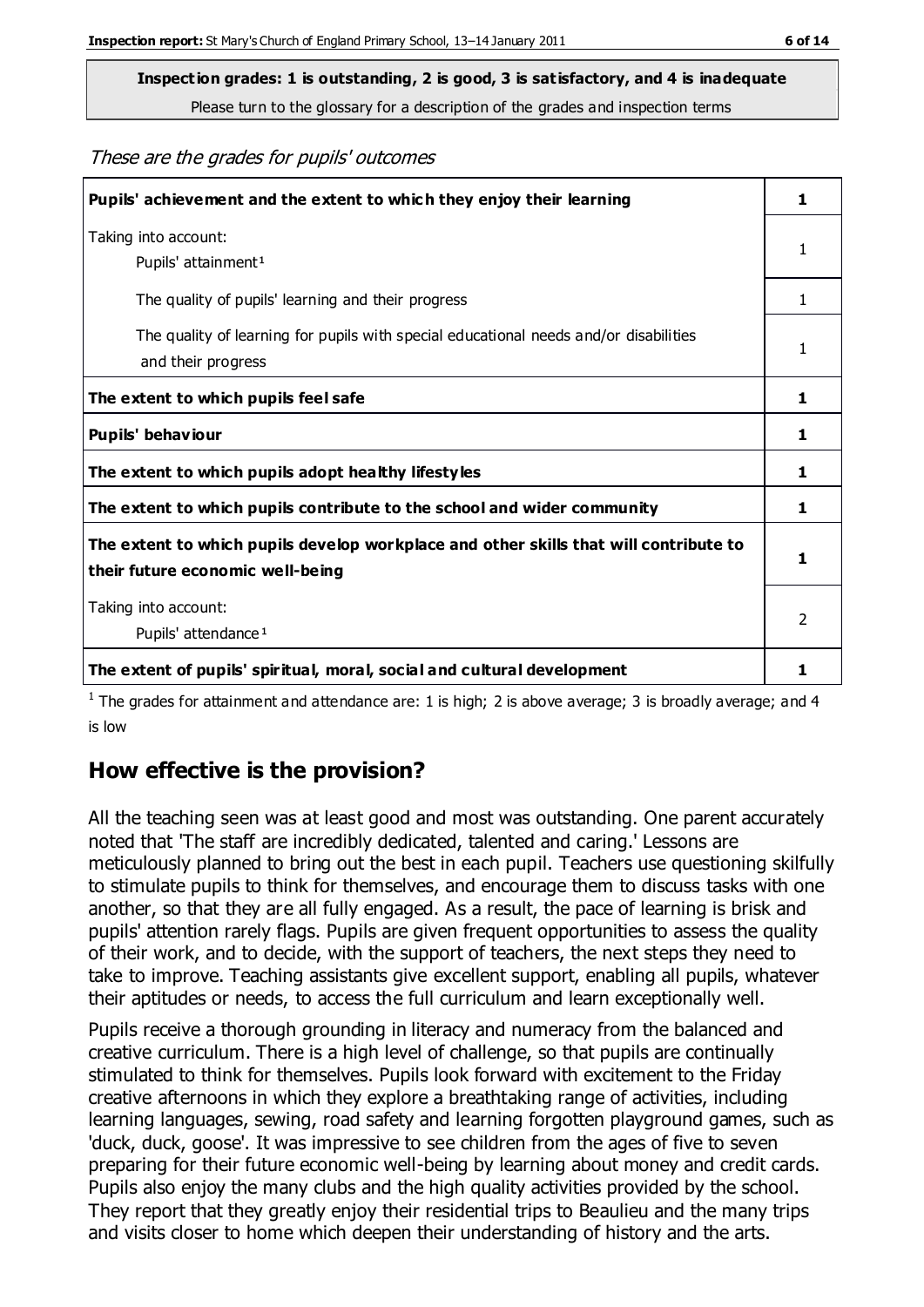Pupils receive exemplary levels of care. Each individual is known and valued and, as one parent commented, 'The school is a living example of Every Child Matters in the way they cater for each child.' All groups of pupils achieve outstandingly because their needs are fully met. Vulnerable children and pupils with special educational needs and/or disabilities are given exceptional care and support and, in many cases, catch up with their classmates. The special education units for pupils with language and other needs provide sensitive and professional support, integrating these pupils into the school community wherever possible. Transition arrangements are exemplary at each stage of pupils' schooling. Leaders and managers plan carefully to include children from both sites into whole-school activities so that the school operates as one unit, and at the end of Year 2, pupils are ready to move confidently to the junior site.

These are the grades for the quality of provision

| The quality of teaching                                                                                    |  |
|------------------------------------------------------------------------------------------------------------|--|
| Taking into account:<br>The use of assessment to support learning                                          |  |
| The extent to which the curriculum meets pupils' needs, including, where relevant,<br>through partnerships |  |
| The effectiveness of care, guidance and support                                                            |  |

# **How effective are leadership and management?**

'The headteacher deals with any issues efficiently and promptly.' 'He sets out clearly the school's philosophy, hitting just the right balance between discipline and approachability.' These comments, and others, from parents and carers sum up the continual pursuit of excellence, which is the hallmark of the outstanding leadership of the headteacher and his team. The governing body shares their determination to maintain the school's exceptional qualities, and provides outstanding support. Governors are fully engaged in the life of the school and are ready to take the initiative in making improvements, for example, visiting the school regularly to review all school policies. As a result of the leaders' outstanding ambition and drive for improvement, pupils' achievement and the quality of teaching have improved since the last inspection. Leaders and managers make no excuses for the difficulty of managing provision over two sites, but see it as an opportunity to encourage healthy and eco-friendly walking by pupils and staff alike. The leaders' management of the quality of teaching is outstanding, and a particular strength is the involvement of a range of stakeholders, including members of the governing body and the school council, in evaluating the quality of learning. The school promotes equality of opportunity exceptionally well, tackling discrimination by removing barriers to learning so that all pupils have the chance to succeed. The headteacher and governing body ensure that safeguarding procedures are robust and of the highest quality.

The school promotes community cohesion exceptionally well. It ensures that pupils have an excellent understanding of many faiths and ways of life in local, national and global contexts, and evaluates the quality of the provision stringently. The school works in excellent partnership with a number of outside organisations, opening opportunities for pupils in the arts, music and sport. Leaders and managers work in extremely effective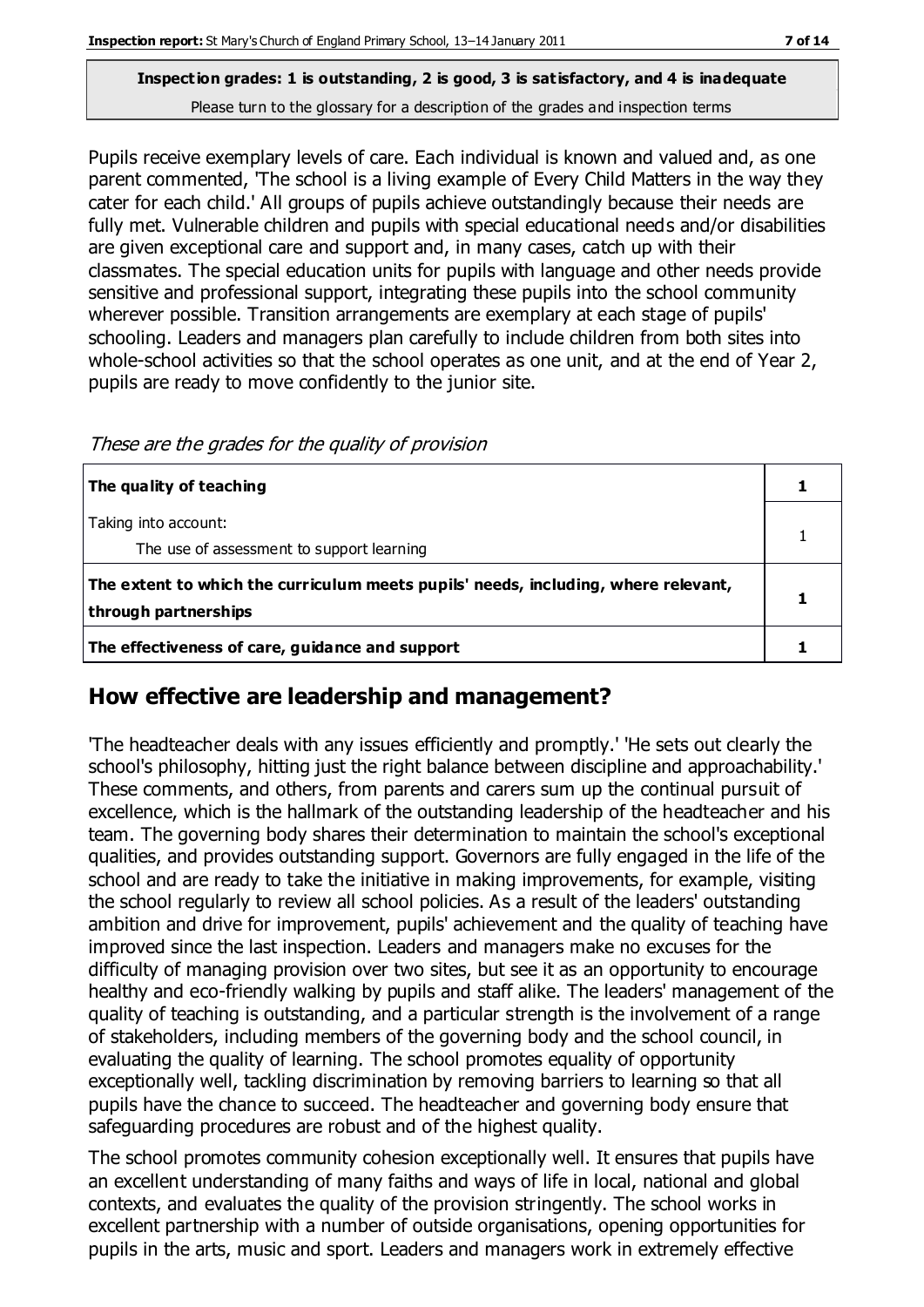partnership with parents and carers, keeping them fully informed about their children's progress and encouraging them to bring their skills to the school community.

These are the grades for leadership and management

| The effectiveness of leadership and management in embedding ambition and driving<br>improvement                                                                  |   |
|------------------------------------------------------------------------------------------------------------------------------------------------------------------|---|
| Taking into account:<br>The leadership and management of teaching and learning                                                                                   |   |
| The effectiveness of the governing body in challenging and supporting the<br>school so that weaknesses are tackled decisively and statutory responsibilities met |   |
| The effectiveness of the school's engagement with parents and carers                                                                                             |   |
| The effectiveness of partnerships in promoting learning and well-being                                                                                           | 1 |
| The effectiveness with which the school promotes equality of opportunity and tackles<br>discrimination                                                           |   |
| The effectiveness of safeguarding procedures                                                                                                                     | 1 |
| The effectiveness with which the school promotes community cohesion                                                                                              | 1 |
| The effectiveness with which the school deploys resources to achieve value for money                                                                             |   |

# **Early Years Foundation Stage**

As a result of excellent teaching and care, children in the Reception Year make outstanding progress in their learning and personal development. Children come from a wide variety of nursery providers with varying levels of language and number skills but which are generally above those expected for their age. Excellent induction arrangements ensure that they quickly settle in. The parent of one reception child commented, 'The school has been fantastic at integrating our child into school life.' By the end of Reception, most children have learnt skills that are well in advance of those of their age group. The school builds and maintains excellent relationships with parents and carers. The environment is highly stimulating. Much is expected of the children, both in choosing their own activities and in concentrating on what the adults are showing and teaching them. They respond to these high expectations with enthusiasm. They hugely enjoy learning, and are happy and confident. This is because the adults know all the children well and meet their needs quickly. In this safe and supportive environment, children develop excellent personal qualities. They behave exceptionally well, and are ready to share and take turns. They cooperate peacefully to pull one another along on wheeled trolleys. They take responsibility for others, for example by handing round fruit snacks politely.

The children's progress is regularly assessed and this information is used extremely effectively to address their individual needs. Teaching by all the adults is excellent and the level of challenge is high. For example, an underwater theme was used in a variety of effective ways. Children were encouraged to use their imagination by moving like fish, and to extend their language skills by devising their own group story about fish. No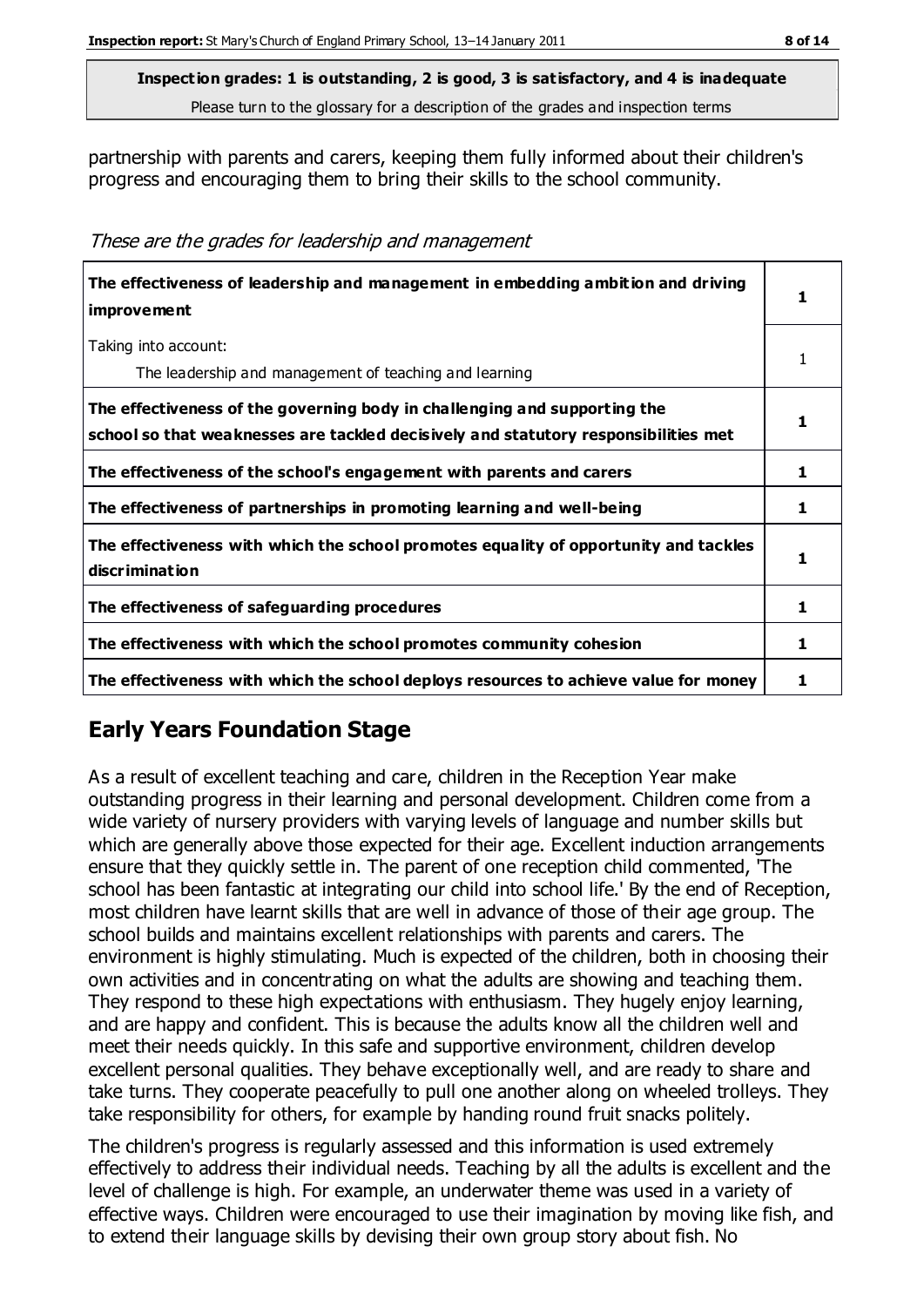opportunity is missed to develop all six areas of learning in the well-resourced indoor and outdoor play areas. For example, an activity to make modelling dough from flour, salt and water was used to introduce children to different textures and to develop their vocabulary as well as their curiosity. Leaders and managers plan the curriculum and manage the provision extremely well. Transition arrangements are exemplary and enable the children to move confidently to the next stage.

These are the grades for the Early Years Foundation Stage

| Overall effectiveness of the Early Years Foundation Stage                             |  |
|---------------------------------------------------------------------------------------|--|
| Taking into account:<br>Outcomes for children in the Early Years Foundation Stage     |  |
| The quality of provision in the Early Years Foundation Stage                          |  |
| The effectiveness of leadership and management of the Early Years Foundation<br>Stage |  |

# **Views of parents and carers**

All those who returned questionnaires or who spoke to inspectors agreed that the school keeps their children safe. Almost all agreed that teaching is good and that the school encourages their children to be healthy. Nearly all parents and carers agreed that the school meets their children's needs and prepares them well for the next stage of schooling. The findings of the inspection are that all these aspects are outstanding. A very few expressed minor concerns about the school. There was no specific trend or pattern to these issues. The overwhelming majority of parents and carers are happy with their child's experiences at the school. One commented, 'St Mary's has exceeded my expectations in all aspects.'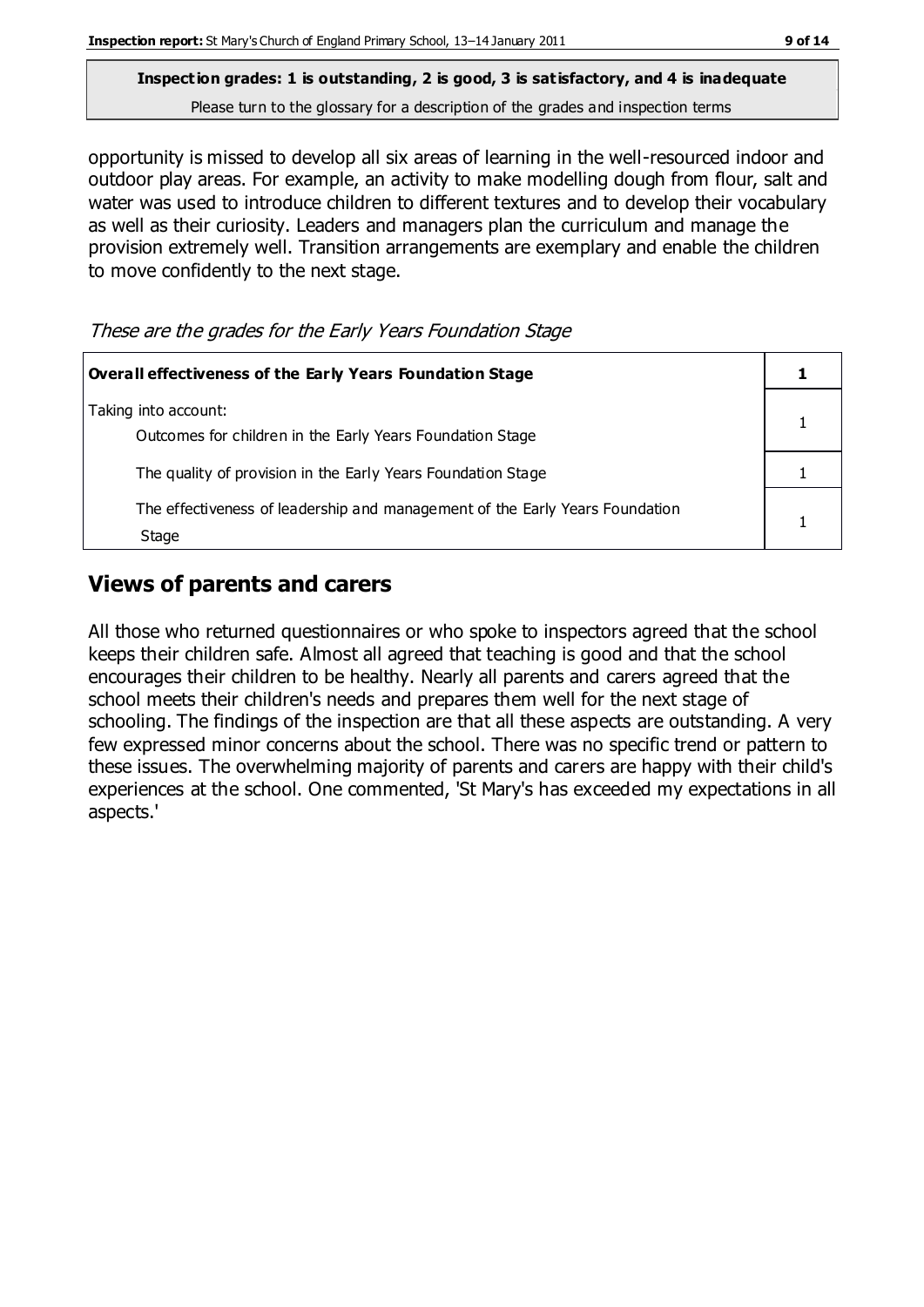#### **Responses from parents and carers to Ofsted's questionnaire**

Ofsted invited all the registered parents and carers of pupils registered at St Mary's Church of England Primary School to complete a questionnaire about their views of the school. In the questionnaire, parents and carers were asked to record how strongly they agreed with 13 statements about the school. The inspection team received 204 completed questionnaires by the end of the on-site inspection. In total, there are 454 pupils registered at the school.

| <b>Statements</b>                                                                                                                                                                                                                                       | <b>Strongly</b><br>agree |               | Agree        |               | <b>Disagree</b> |                | <b>Strongly</b><br>disagree |               |
|---------------------------------------------------------------------------------------------------------------------------------------------------------------------------------------------------------------------------------------------------------|--------------------------|---------------|--------------|---------------|-----------------|----------------|-----------------------------|---------------|
|                                                                                                                                                                                                                                                         | <b>Total</b>             | $\frac{0}{0}$ | <b>Total</b> | $\frac{0}{0}$ | <b>Total</b>    | $\frac{0}{0}$  | <b>Total</b>                | $\frac{0}{0}$ |
| My child enjoys school                                                                                                                                                                                                                                  | 150                      | 74            | 50           | 25            | $\mathbf{1}$    | 0              | $\mathbf 0$                 | $\mathbf 0$   |
| The school keeps my child<br>safe                                                                                                                                                                                                                       | 170                      | 83            | 33           | 16            | 0               | 0              | 0                           | $\mathbf 0$   |
| My school informs me about<br>my child's progress                                                                                                                                                                                                       | 86                       | 42            | 106          | 52            | 9               | 4              | 1                           | $\mathbf 0$   |
| My child is making enough<br>progress at this school                                                                                                                                                                                                    | 88                       | 43            | 97           | 48            | 10              | 5              | 1                           | $\mathbf 0$   |
| The teaching is good at this<br>school                                                                                                                                                                                                                  | 108                      | 53            | 90           | 44            | $\overline{2}$  | $\mathbf{1}$   | 0                           | $\mathbf 0$   |
| The school helps me to<br>support my child's learning                                                                                                                                                                                                   | 105                      | 51            | 91           | 45            | $\overline{7}$  | 3              | $\mathbf 0$                 | $\mathbf 0$   |
| The school helps my child to<br>have a healthy lifestyle                                                                                                                                                                                                | 115                      | 56            | 81           | 40            | 5               | $\overline{2}$ | 1                           | $\mathbf 0$   |
| The school makes sure that<br>my child is well prepared for<br>the future (for example<br>changing year group,<br>changing school, and for<br>children who are finishing<br>school, entering further or<br>higher education, or entering<br>employment) | 109                      | 53            | 82           | 40            | $\overline{4}$  | $\overline{2}$ | $\mathbf 0$                 | $\mathbf 0$   |
| The school meets my child's<br>particular needs                                                                                                                                                                                                         | 103                      | 50            | 88           | 43            | 5               | $\overline{2}$ | 1                           | $\mathbf 0$   |
| The school deals effectively<br>with unacceptable behaviour                                                                                                                                                                                             | 111                      | 54            | 78           | 38            | 4               | $\overline{2}$ | 1                           | $\mathbf 0$   |
| The school takes account of<br>my suggestions and concerns                                                                                                                                                                                              | 94                       | 46            | 85           | 42            | 12              | 6              | 3.                          | 1             |
| The school is led and<br>managed effectively                                                                                                                                                                                                            | 127                      | 62            | 66           | 32            | $\overline{7}$  | 3              | $\mathbf 0$                 | $\mathbf 0$   |
| Overall, I am happy with my<br>child's experience at this<br>school                                                                                                                                                                                     | 135                      | 66            | 65           | 32            | $\overline{4}$  | $\overline{2}$ | $\pmb{0}$                   | $\mathbf 0$   |

The table above summarises the responses that parents and carers made to each statement. The percentages indicate the proportion of parents and carers giving that response out of the total number of completed questionnaires. Where one or more parents and carers chose not to answer a particular question, the percentages will not add up to 100%.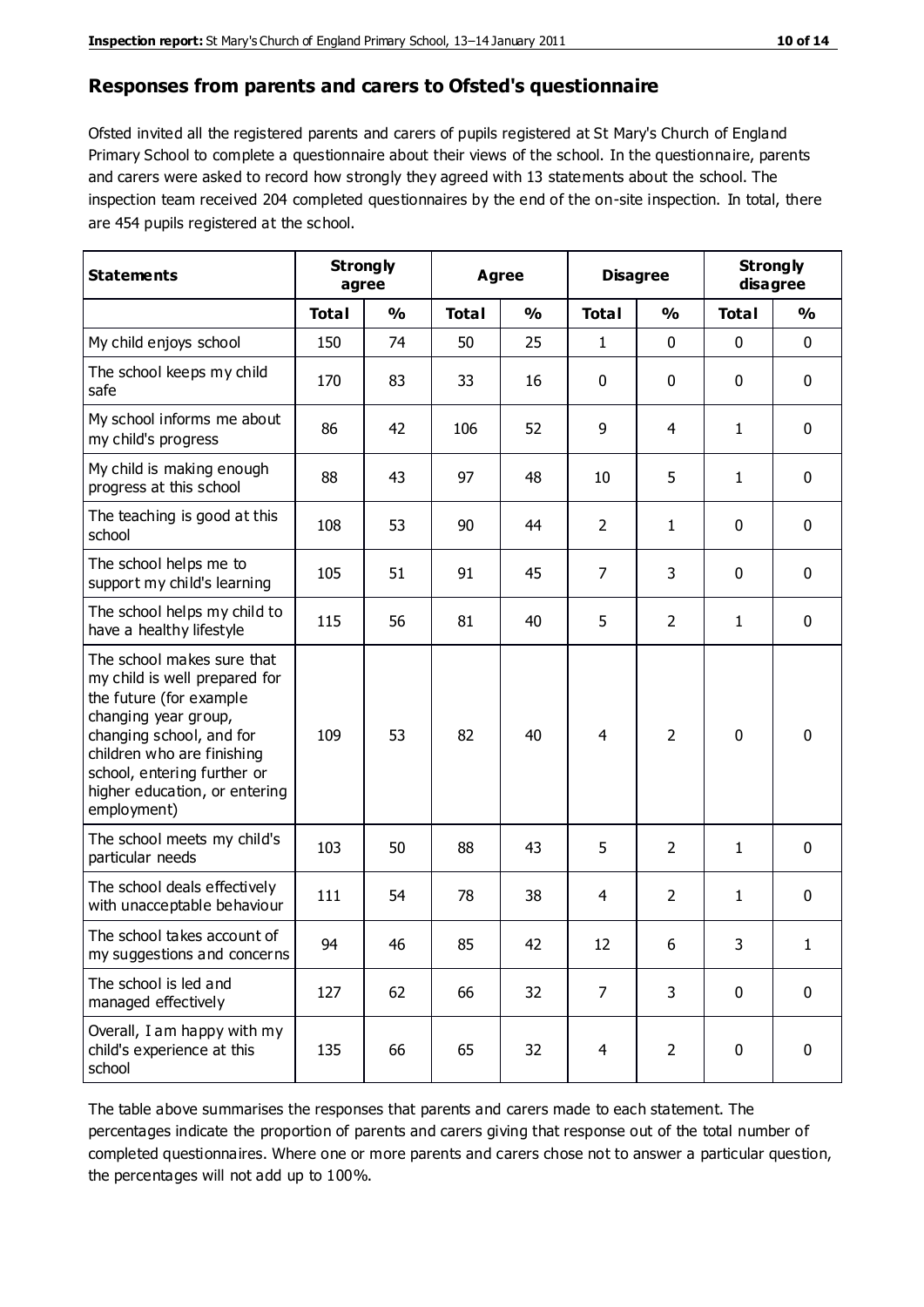# **Glossary**

| Grade   | <b>Judgement</b> | <b>Description</b>                                                                                                                                                                                                            |
|---------|------------------|-------------------------------------------------------------------------------------------------------------------------------------------------------------------------------------------------------------------------------|
| Grade 1 | Outstanding      | These features are highly effective. An outstanding school<br>provides exceptionally well for all its pupils' needs.                                                                                                          |
| Grade 2 | Good             | These are very positive features of a school. A school that<br>is good is serving its pupils well.                                                                                                                            |
| Grade 3 | Satisfactory     | These features are of reasonable quality. A satisfactory<br>school is providing adequately for its pupils.                                                                                                                    |
| Grade 4 | Inadequate       | These features are not of an acceptable standard. An<br>inadequate school needs to make significant improvement<br>in order to meet the needs of its pupils. Ofsted inspectors<br>will make further visits until it improves. |

# **What inspection judgements mean**

# **Overall effectiveness of schools**

|                       | Overall effectiveness judgement (percentage of schools) |      |                     |                   |
|-----------------------|---------------------------------------------------------|------|---------------------|-------------------|
| <b>Type of school</b> | <b>Outstanding</b>                                      | Good | <b>Satisfactory</b> | <b>Inadequate</b> |
| Nursery schools       | 59                                                      | 35   | 3                   | 3                 |
| Primary schools       | 9                                                       | 44   | 39                  | 7                 |
| Secondary schools     | 13                                                      | 36   | 41                  | 11                |
| Sixth forms           | 15                                                      | 39   | 43                  | 3                 |
| Special schools       | 35                                                      | 43   | 17                  | 5                 |
| Pupil referral units  | 21                                                      | 42   | 29                  | 9                 |
| All schools           | 13                                                      | 43   | 37                  | 8                 |

New school inspection arrangements were introduced on 1 September 2009. This means that inspectors now make some additional judgements that were not made previously.

The data in the table above are for the period 1 September 2009 to 31 August 2010 and are consistent with the latest published official statistics about maintained school inspection outcomes (see **[www.ofsted.gov.uk](http://www.ofsted.gov.uk/)**).

The sample of schools inspected during 2009/10 was not representative of all schools nationally, as weaker schools are inspected more frequently than good or outstanding schools.

Percentages are rounded and do not always add exactly to 100.

Sixth form figures reflect the judgements made for the overall effectiveness of the sixth form in secondary schools, special schools and pupil referral units.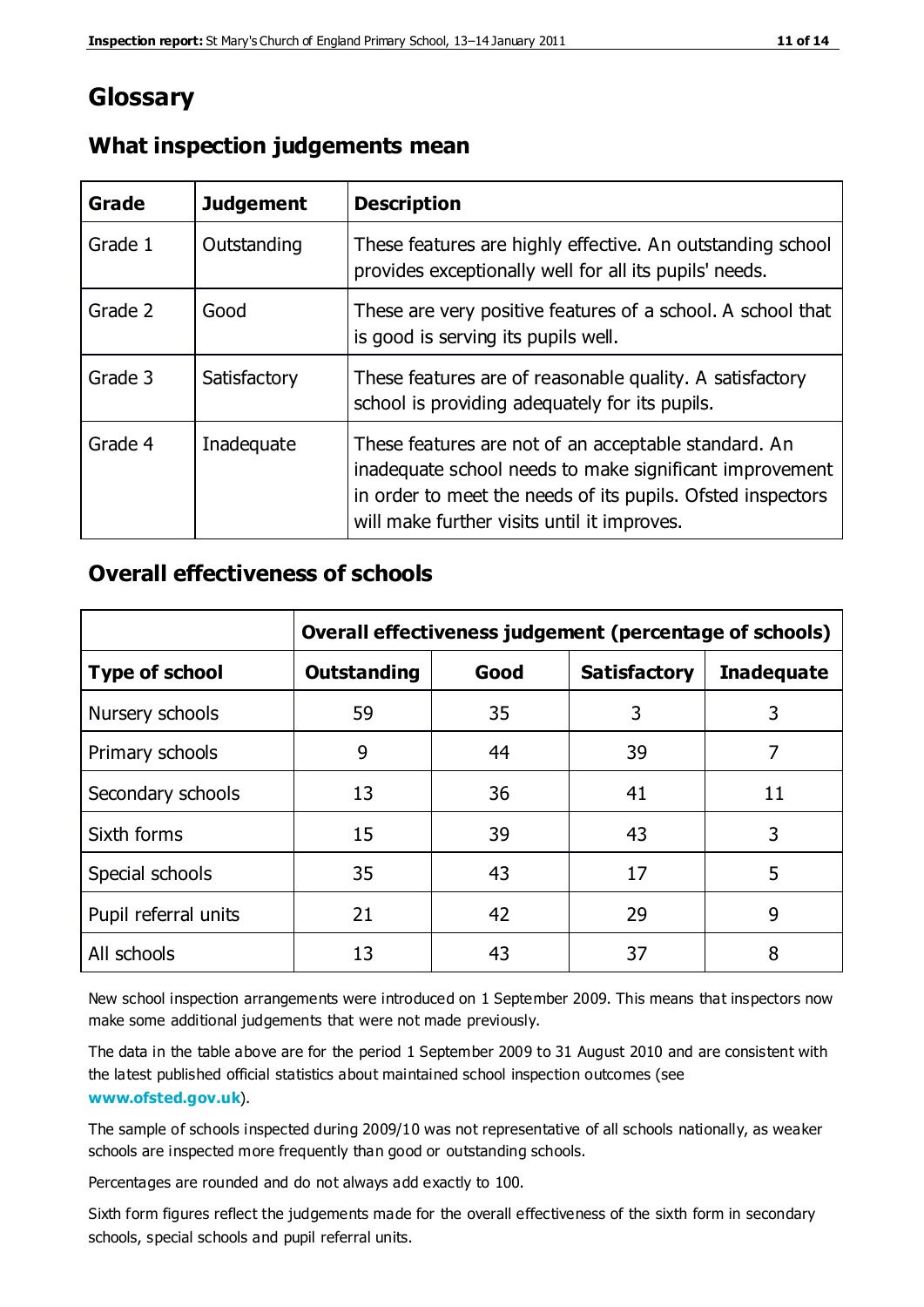# **Common terminology used by inspectors**

| Achievement:               | the progress and success of a pupil in their learning,<br>development or training.                                                                                                                                                          |  |  |
|----------------------------|---------------------------------------------------------------------------------------------------------------------------------------------------------------------------------------------------------------------------------------------|--|--|
| Attainment:                | the standard of the pupils' work shown by test and<br>examination results and in lessons.                                                                                                                                                   |  |  |
| Capacity to improve:       | the proven ability of the school to continue<br>improving. Inspectors base this judgement on what<br>the school has accomplished so far and on the quality<br>of its systems to maintain improvement.                                       |  |  |
| Leadership and management: | the contribution of all the staff with responsibilities,<br>not just the headteacher, to identifying priorities,<br>directing and motivating staff and running the school.                                                                  |  |  |
| Learning:                  | how well pupils acquire knowledge, develop their<br>understanding, learn and practise skills and are<br>developing their competence as learners.                                                                                            |  |  |
| Overall effectiveness:     | inspectors form a judgement on a school's overall<br>effectiveness based on the findings from their<br>inspection of the school. The following judgements,<br>in particular, influence what the overall effectiveness<br>judgement will be. |  |  |
|                            | The school's capacity for sustained<br>improvement.                                                                                                                                                                                         |  |  |
|                            | Outcomes for individuals and groups of pupils.                                                                                                                                                                                              |  |  |
|                            | The quality of teaching.                                                                                                                                                                                                                    |  |  |
|                            | The extent to which the curriculum meets<br>pupils' needs, including, where relevant,<br>through partnerships.                                                                                                                              |  |  |
|                            | The effectiveness of care, guidance and<br>support.                                                                                                                                                                                         |  |  |
| Progress:                  | the rate at which pupils are learning in lessons and<br>over longer periods of time. It is often measured by<br>comparing the pupils' attainment at the end of a key                                                                        |  |  |

stage with their attainment when they started.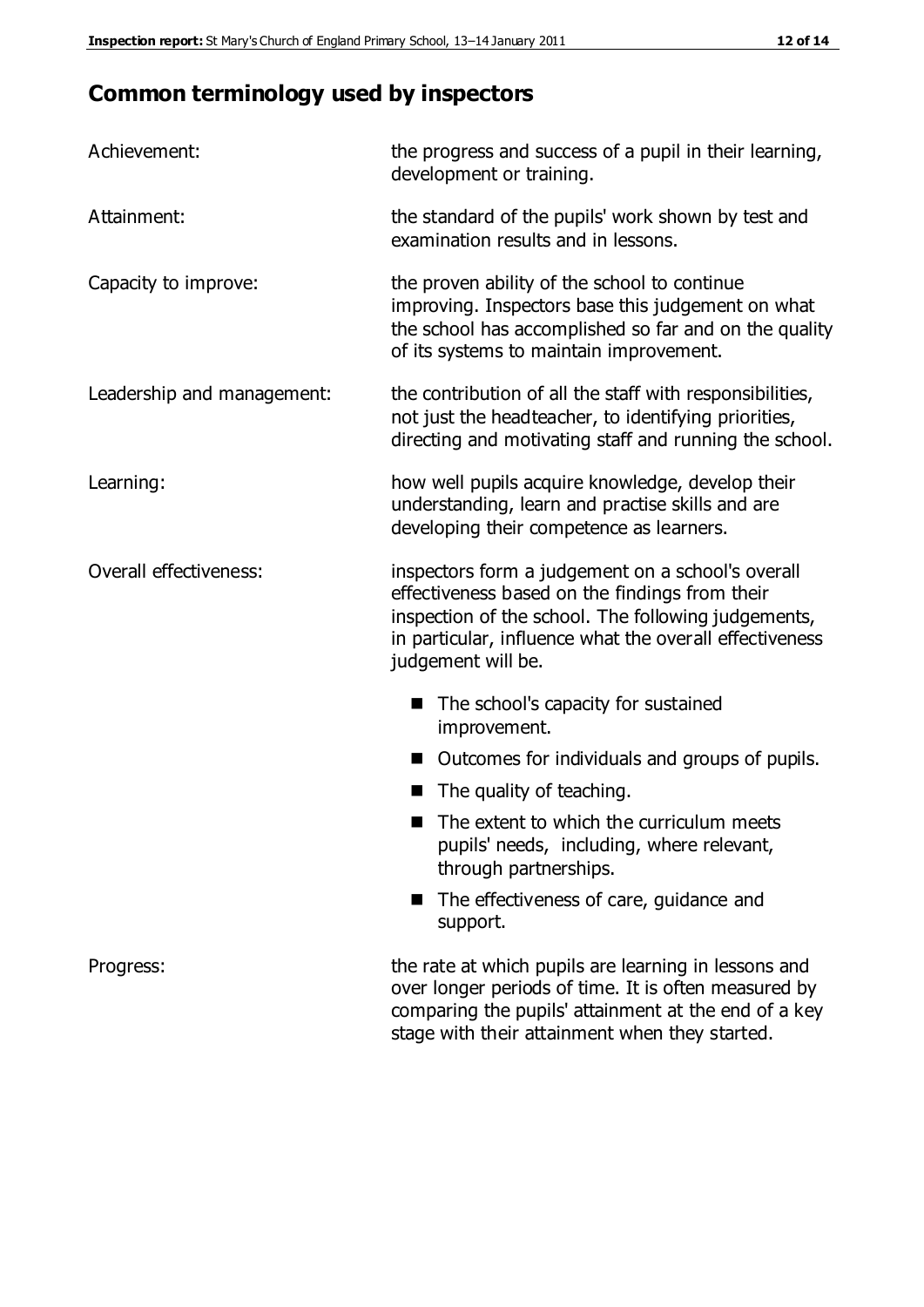# **This letter is provided for the school, parents and carers to share with their children. It describes Ofsted's main findings from the inspection of their school.**



#### 17 January 2011

�

Dear Pupils

�

#### **Inspection of St Mary's Church of England Primary School, Twickenham TW1 3HE**

#### �

Do you remember when four visitors came to your school recently to watch you learn and play? Thank you for making us so welcome, and telling us your views.

You are fortunate to go to an outstanding school. The adults listen to your views, and this excellent example means that you too respect the views of others. You take the Christian ethos of your school very much to heart. You behave extremely well and are kind to one another.

You enjoy learning and are given many exciting things to do in lessons as well as in the creative afternoons. You learn an amazing amount for children of your age and this is because the adults always encourage you to do your very best. Your school keeps you very safe, and you have many chances to eat healthily and take exercise. A ll the adults take really good care of you.

You told us how much you love going to school. What a pity, therefore, that a few of you miss more school than you should. We have asked the school to work even more closely than it already does with those few parents and carers to make sure that none of you misses out on a single day more than you have to. You can play your part by reminding them how much you love school.

#### �

We wish you all the very best for the future.

�

Yours sincerely

#### �

Natalia Power Lead inspector